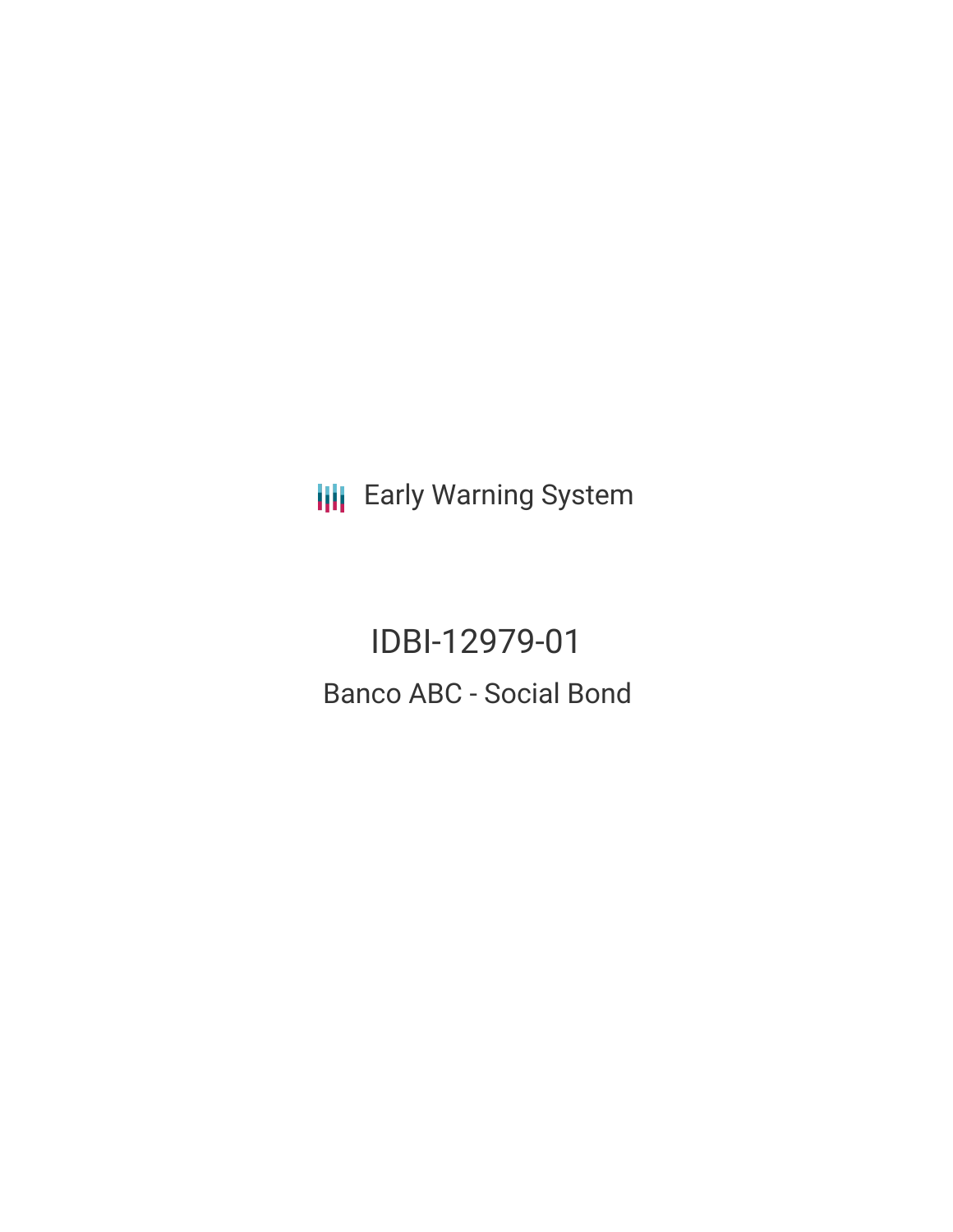

# **Quick Facts**

| <b>Countries</b>               | <b>Brazil</b>          |
|--------------------------------|------------------------|
| <b>Financial Institutions</b>  | IDB Invest (IDBI)      |
| <b>Status</b>                  | Approved               |
| <b>Bank Risk Rating</b>        | FI.                    |
| <b>Voting Date</b>             | 2020-07-22             |
| <b>Borrower</b>                | Banco ABC Brasil, S.A. |
| <b>Sectors</b>                 | Finance                |
| <b>Investment Type(s)</b>      | Loan                   |
| <b>Investment Amount (USD)</b> | \$101.29 million       |
| <b>Loan Amount (USD)</b>       | \$101.29 million       |
| <b>Project Cost (USD)</b>      | \$400.00 million       |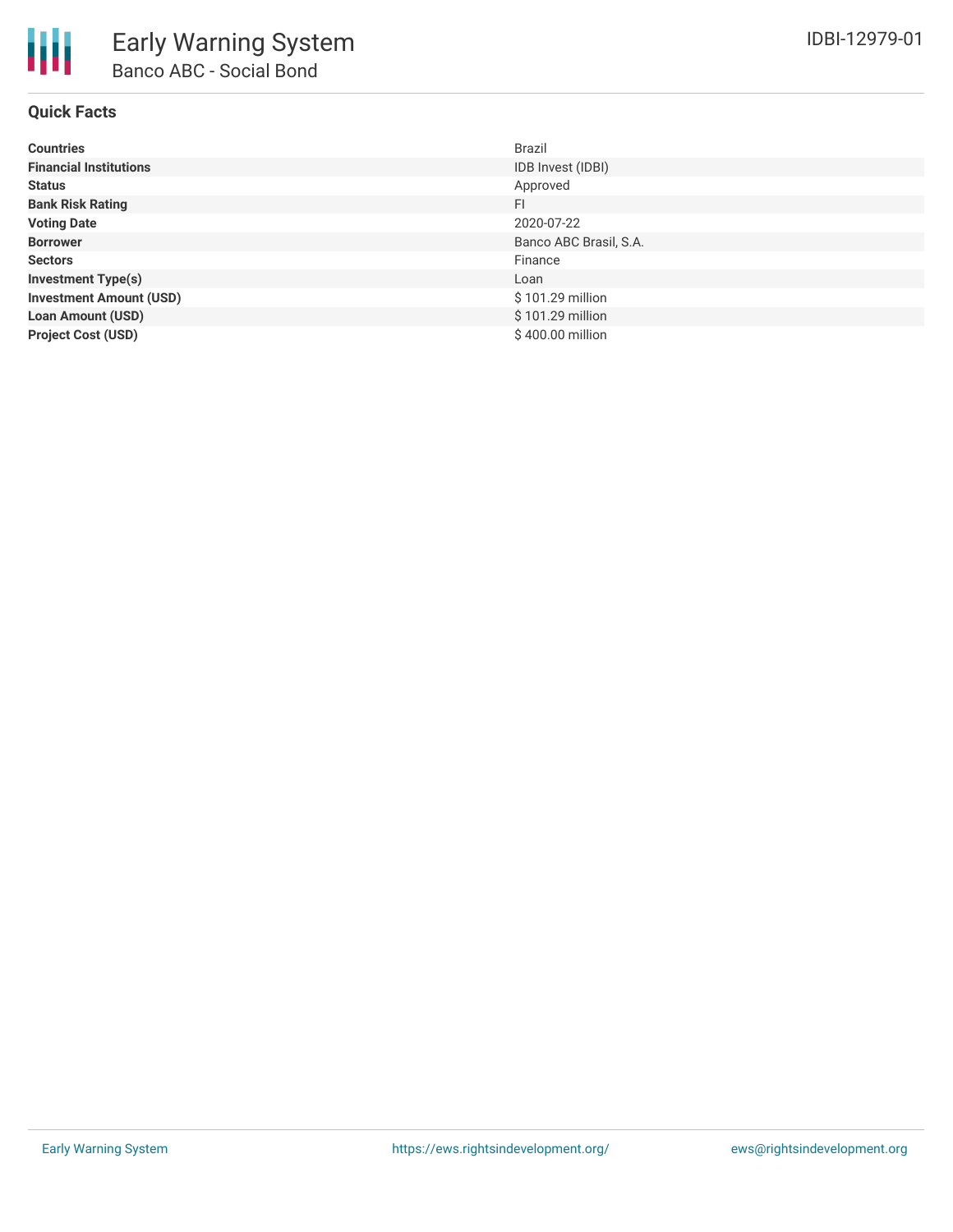

# **Project Description**

According to the bank: "the transaction consists of a Local Bond (Letras Financeiras) issuance for the equivalent in Brazilian reais of US\$100 million for a tenor of five years bullet. The Letras Financeiras shall be classified as Social Bonds as per the International Capital Market Association's Social Bond Principles. The proposed financing will contribute to increase access to finance in Brazil by supporting the expansion of ABC's social portfolio, by focusing its Small and Medium-Sized Enterprises ("SMEs") strategy. Also, the transaction injects liquidity in this segment in a moment of market turbulence due to the spread of the COVID-19 virus. Finally, the transaction supports the development of the Brazilian capital markets and the sustainable finance segment, as it will be first thematic Letras Financeiras issued in Brazil and may spearhead a new trend in the Brazilian Debt Capital Markets."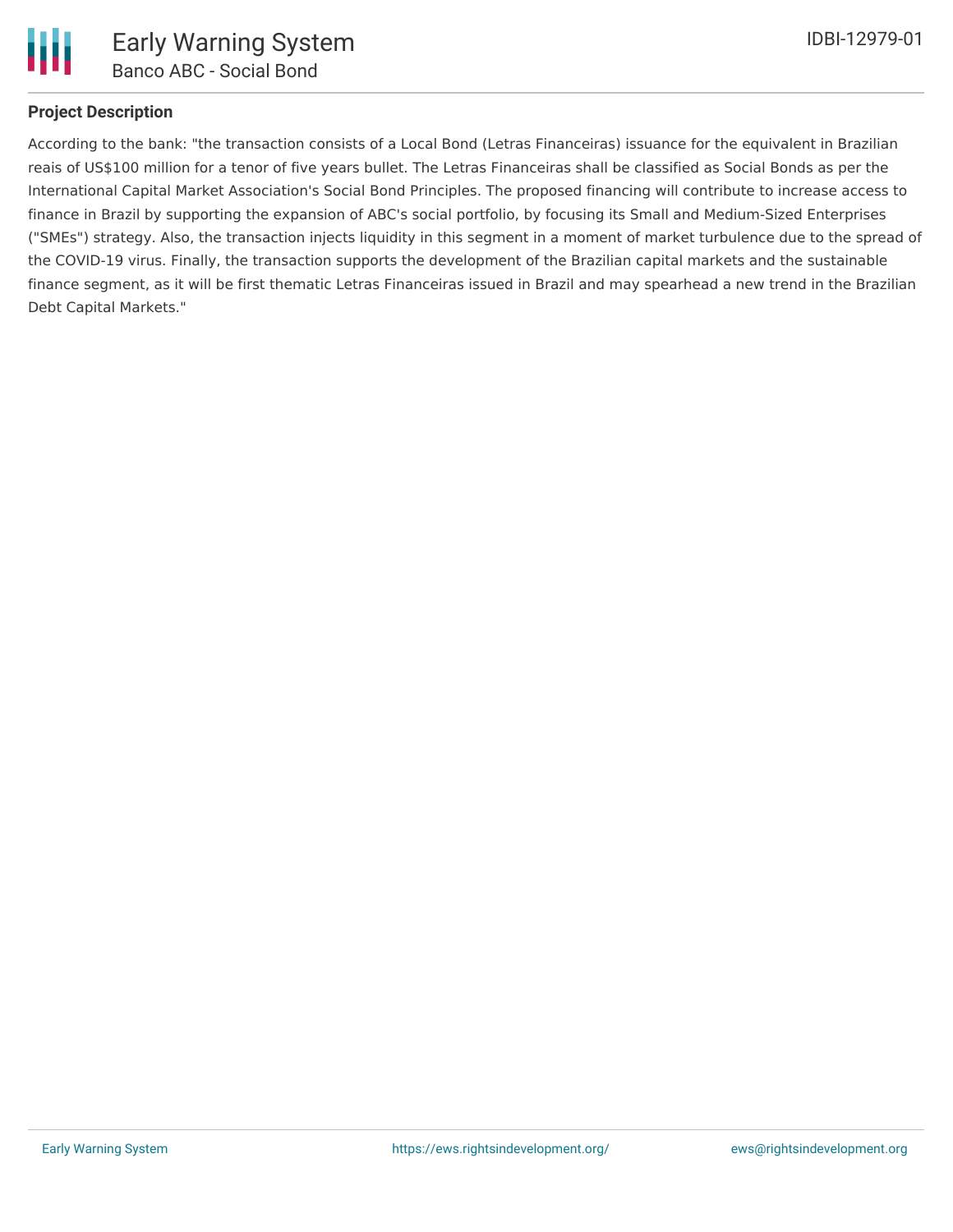

## **Investment Description**

• IDB Invest (IDBI)

# **Financial Intermediary**

Financial Intermediary: A commercial bank or financial institution that receives funds from a development bank. A financial intermediary then lends these funds to their clients (private actors) in the form of loans, bonds, guarantees and equity shares. Financial intermediaries include insurance, pension and equity funds. The direct financial relationship is between the development bank and the financial intermediary.

[Banco](file:///actor/2974/) ABC Brasil SA (Financial Intermediary)